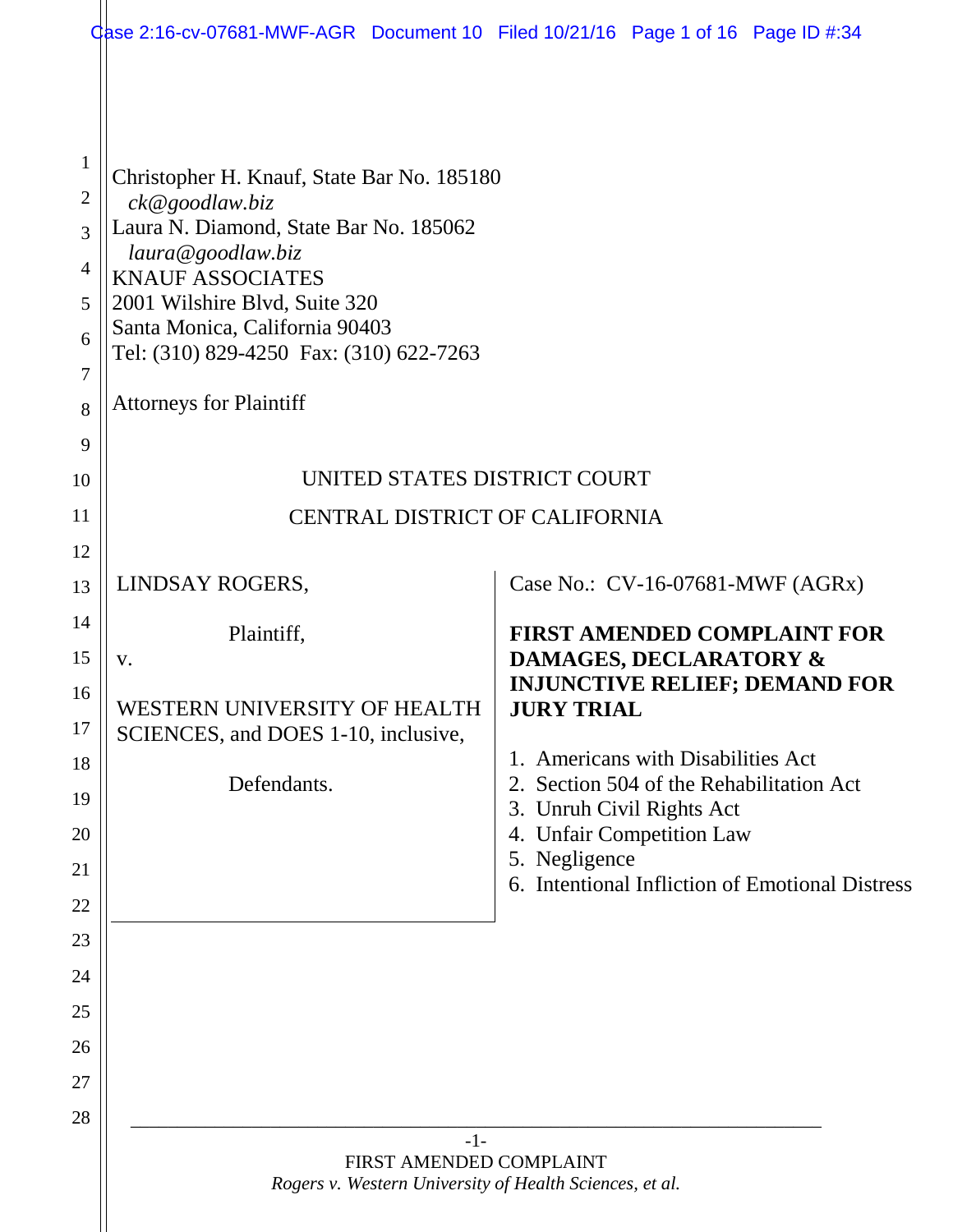### **INTRODUCTION**

Plaintiff LINDSAY ROGERS hereby alleges the following facts and submits the following claims for relief against Defendant WESTERN UNIVERSITY OF HEALTH SERVICES, and DOE Defendants 1 through 10:

1. Plaintiff Lindsay Rogers, a woman with learning disabilities, enrolled in the College of Osteopathic Medicine at Defendants' Western University of Health Sciences (hereinafter "Western" or Defendants) in June 2014, with the goal of becoming a doctor for underserved populations. She received a four-year federal scholarship that covered most expenses, to be repaid by providing four years of primary care in an underserved community upon graduation.

14 2. Ms. Rogers requested reasonable accommodations for her welldocumented learning disability, as she had done at her previous academic institutions, but Western was hostile to her requests, and obstructed her efforts to receive reasonable accommodations on a continuing basis from the time of her initial enrollment.

3. Western's refusals to provide accommodations took their toll, and in the Spring 2015 semester, Ms. Rogers failed two classes. Based on the hostile environment created at the school, and on the advice of faculty, Ms. Rogers felt she had no choice but to withdraw from Western, despite her repeated requests for proper disability accommodations.

4. As a result of Western's refusal to accommodate her learning disability, Ms. Rogers lost her scholarship, lost at least of two years of medical school, and at least to date, her opportunity to fulfill her dream of becoming a doctor. Her experience at Western has caused her both physical and emotional distress for which she has required treatment.

5. Ms. Rogers brings this action for compensatory damages and declaratory and injunctive relief under the Americans with Disabilities Act, the

28

27

1

2

3

4

5

6

7

8

9

10

11

12

13

15

16

17

18

19

20

21

22

23

24

25

26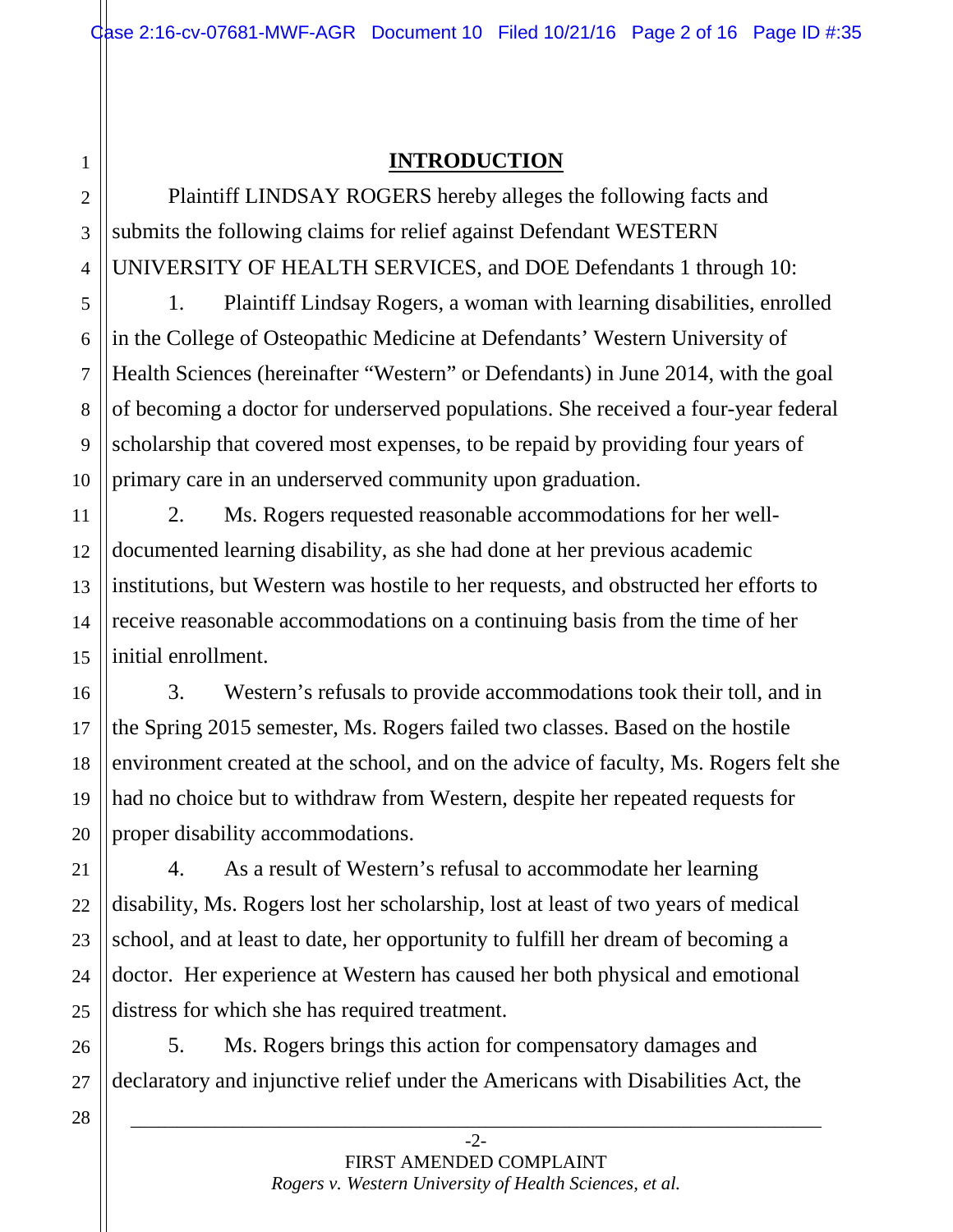Rehabilitation Act, the Unruh Civil Rights Act, the Unfair Competition Law, and California common law.

### **JURISDICTION AND VENUE**

6. This action arises under Title III of the Americans with Disabilities Act (42 U.S.C. § 12181 *et seq.*) ("ADA"), and Section 504 of the Rehabilitation Act (29 U.S.C. § 794). This Court has jurisdiction over Plaintiff's federal claims pursuant to 28 U.S.C. §§ 1331 and 1343, and has supplemental jurisdiction over Plaintiff's state law claims pursuant to 28 U.S.C. §1367(a).

7. Venue is proper in the Central District of California under 28 U.S.C. § 1391(b), as Defendants are located in the Central District and all of the acts and/or omissions alleged herein occurred in this judicial district.

### **PARTIES**

8. At all relevant times, Plaintiff Lindsay Rogers was a medical student enrolled at Defendant Western University of Health Sciences, in its College of Osteopathic Medicine. At all relevant times Ms. Rogers resided in the County of Los Angeles and has been an individual with learning disabilities that substantially limit her reading, writing, and verbal processing, when performed without accommodations.

9. At all relevant times, Defendant Western University has been a public accommodation with its principal location of operation in Pomona, California, in the County of Los Angeles, State of California. Western is sued in its own right and on the basis of the acts of its officials, agents and employees. At all relevant times, Western was responsible for ensuring that its officials, agents, and employees obeyed the U.S. Constitution and the laws of the United States and the State of California.

10. Defendant DOES 1 through 10 are persons who at all relevant times were entities, employees, officers, and/or agents of Western who bear some

28

1

2

3

4

5

6

7

8

9

10

11

12

13

14

15

16

17

18

19

20

21

22

23

24

25

26

27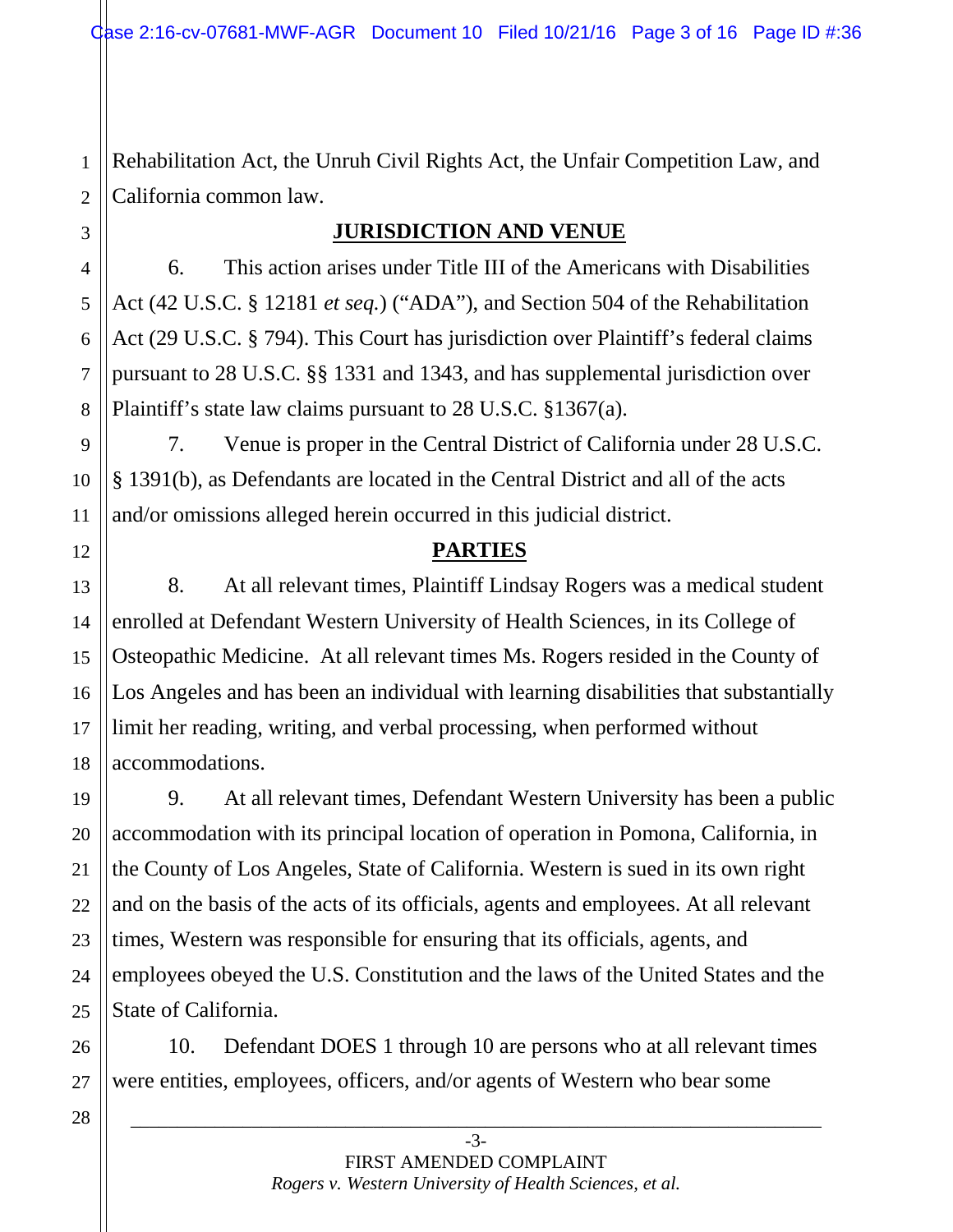2 responsibility for the actions alleged in this Complaint. Their identities are not yet known such that Plaintiff will amend this Complaint upon learning their identities.

11. At all relevant times, all Defendants and each of them were acting in concert with each other and were the agent, principal, subsidiary, representative, alter ego, officer, employer, employee, manager, director, shareholder, partner, coconspirator, aider and abettor, and fiduciary in proximately causing the injuries and damages alleged herein.

12. At all relevant times, all Defendants and each of them were legally responsible to Plaintiff for each of their co-Defendant's wrongs, acts and omissions alleged herein as though they had each committed each act themselves, and at all times authorized, directed, and ratified the acts and omissions of each remaining defendant.

### **STATEMENT OF FACTS**

13. After years of experience working with international human rights, humanitarian, and international development organizations, , Plaintiff Lindsay Rogers dreamed of becoming a doctor to better help disadvantaged and underserved communities. With that goal, Ms. Rogers applied to the College of Osteopathic Medicine at Defendants' Western University, and was granted an interview in Spring 2014.

14. Prior to Ms. Rogers' interview, she informed Western, through its Director of the Harris Family Center for Disability and Health Policy, Sandra Lawler, of her learning disabilities.

15. Ms. Rogers ultimately enrolled at Western, turning down a Top 50 medical school to which she had also been accepted, relying on Western's representation that they would accommodate her disabilities.

16. Ms. Rogers received a four-year scholarship from the National Health Service Corps, Health Resource and Service Administration (NHSC/HRSA) to be

28

1

3

4

5

6

7

8

9

10

11

12

13

14

15

16

17

18

19

20

21

22

23

24

25

26

27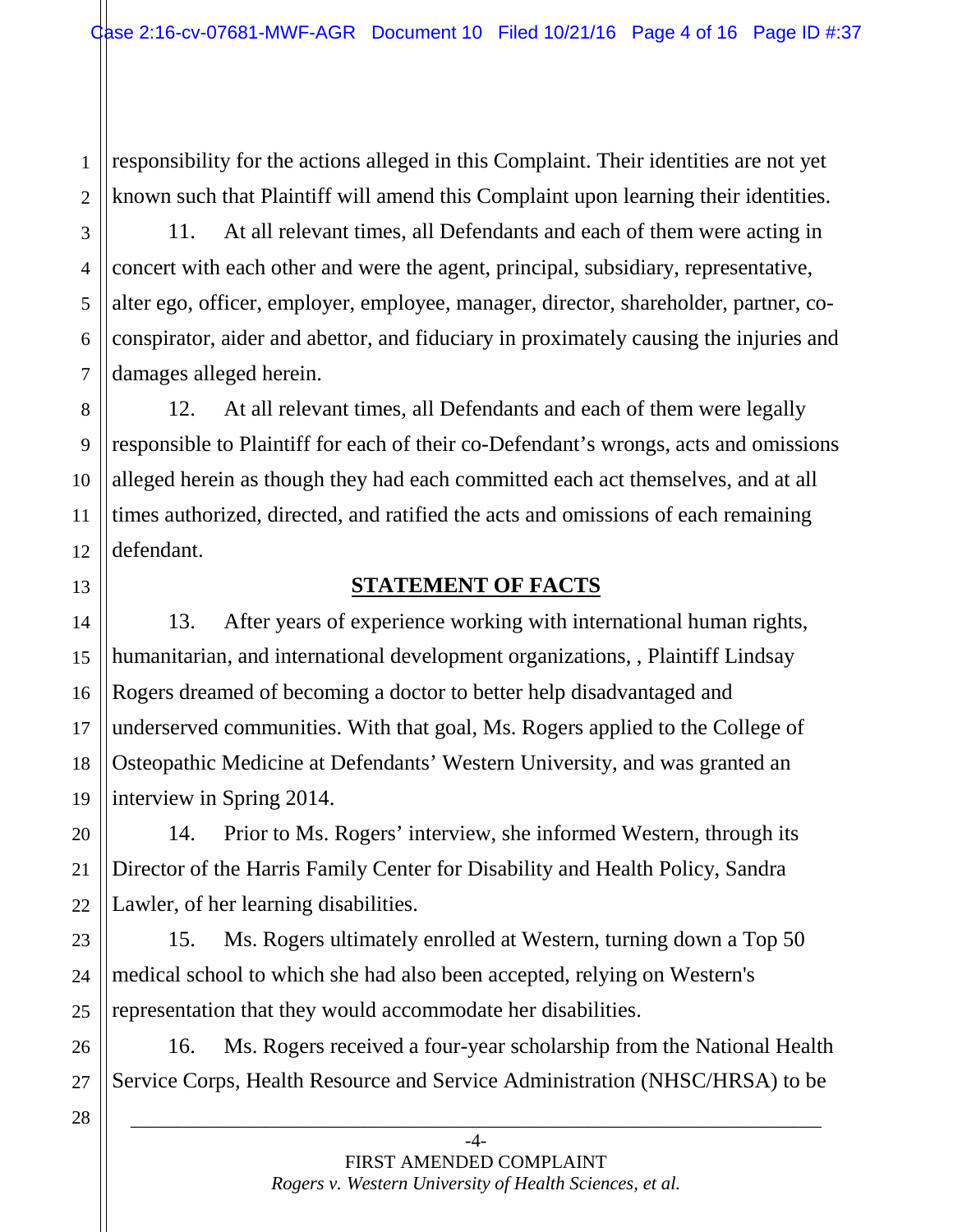1 used at medical school, valued at approximately \$65,000 per year. The scholarship requires the recipient to provide primary care medical service to an underserved community for four years after completing a medical degree. The scholarship requires full repayment by the student if the four years of services are not completed.

17. Ms. Rogers also received a one-year Tylenol FutureCares Scholarship of \$5000, and took out approximately \$14,000 of federal loans for her education.

18. Ms. Rogers used the NHSC/HRSA and Tylenol scholarships, and her federal loans, to pay for her education at Western in 2014-2015. Without the scholarships, Ms. Rogers had no way to pay for medical school.

19. Before her courses began, Ms. Rogers provided Western with verified documentation of her learning disabilities, a neuropsychological evaluation from January 2012. Ms. Rogers submitted to Western all necessary paperwork to support her request for disability accommodations.

20. On the basis of her documentation, Ms. Rogers requested of Western the same accommodations she had received for her Bachelor of Arts at Oberlin College, her Masters of Public Health at Columbia University (New York), and her Post-Baccalaureate pre-med certification at Bryn Mawr College, as well as for the SAT, MCAT, and GRE tests. The requested accommodations included:

- a. Permission to sit in front row of classes.
- b. 100% extended time for all tests and quizzes, with additional breaks for particularly long examinations.
- c. Testing in a smaller, quiet setting; distraction-reduced test taking environment for exams.
- d. Permission to use a test booklet or computer, and ruler or blank paper, for exams.
- e. As needed, note-taker for classes, scribe for exams.

#### -5- FIRST AMENDED COMPLAINT *Rogers v. Western University of Health Sciences, et al.*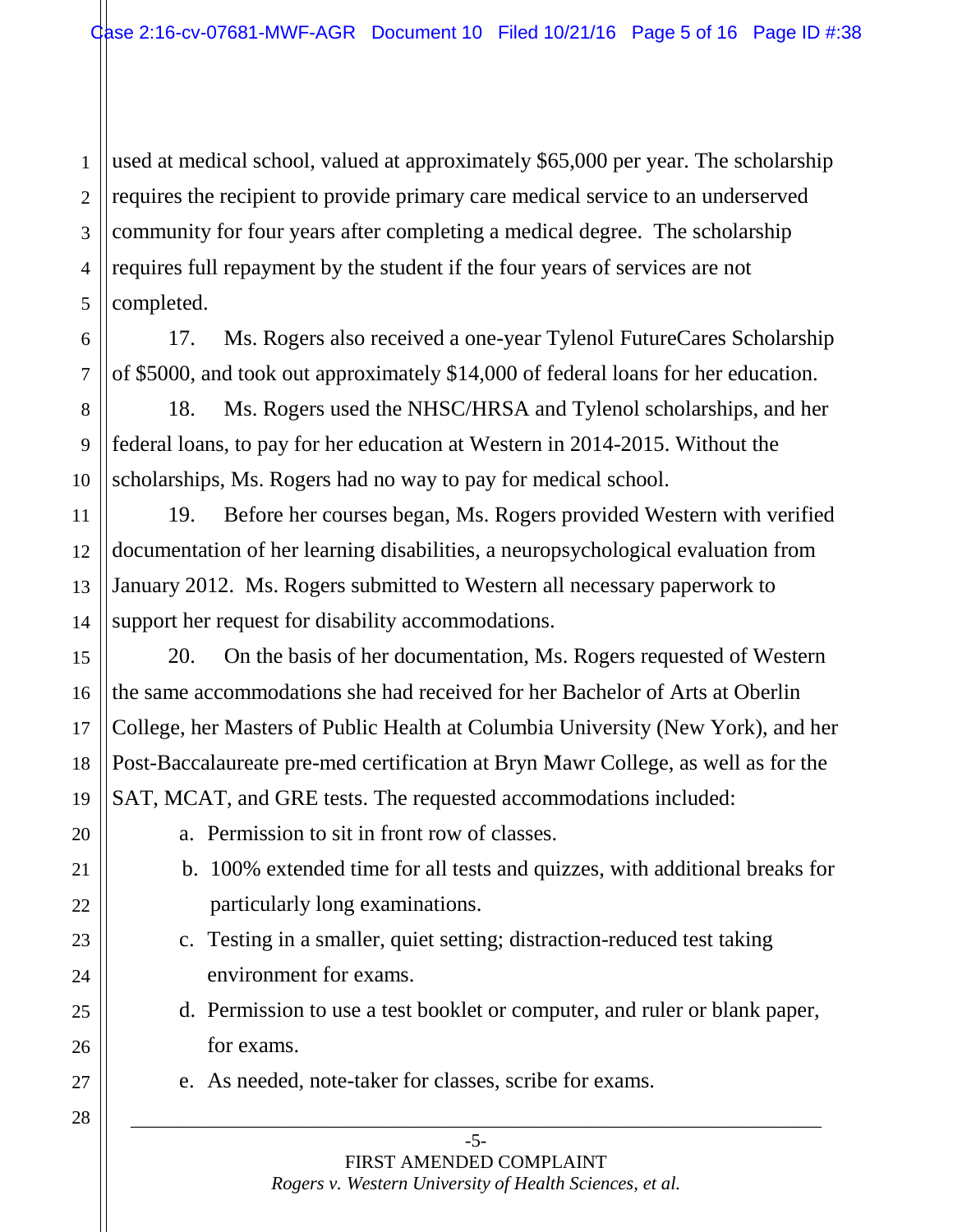f. Permission to audio/video record lectures if not provided by school.

- g. Alternative course materials (videos of lectures or animations, *etc.*, if and when they are available).
- h. Appropriate flexibility with scheduling while medication is being adjusted.

21. Ms. Rogers enrolled in an introductory summer course in June 2014 and requested accommodations for that course. Western denied her requests on the grounds that this course did not "count" as it was a preparatory course. Ms. Rogers, however, had spent \$750 on the class, and \$600 on rent and additional expenses for books and board. Ms. Rogers sought help from Professor Dr. Brian Kraatz and administrator Dr. Hector Aroyo in seeking accommodations, and they managed to get some of her accommodations for the summer course.

22. When Fall classes began, Defendants continued to make Ms. Rogers fight for her necessary accommodations at every turn. Western's Sandra Lawler, and other administrators and faculty, continuously challenged her need for accommodations, in particular double time on exams, paper exams instead of computer, and a reasonable schedule, expressing the view that Ms. Rogers should be "weaned" from her accommodations.

23. Ms. Rogers explained to Western that her learning disability, like a physical disability, was a permanent part of her, and was not something she would grow out of or be weaned from. Nonetheless, Western faculty and administrators continued to refuse her accommodations.

24. Western's actions contravened the recommendations contained in Ms. Rogers' previous neuropsychological assessment, as well as the opinion of Dr. Nana Sadamura, a psychologist Defendants insisted Ms. Rogers see regarding her learning disability. Dr. Sadamura opined that Ms. Rogers knew how to manage her disability, but needed the accommodation of extra time to do so.

1

2

3

4

5

6

7

8

9

10

11

12

13

14

15

16

17

18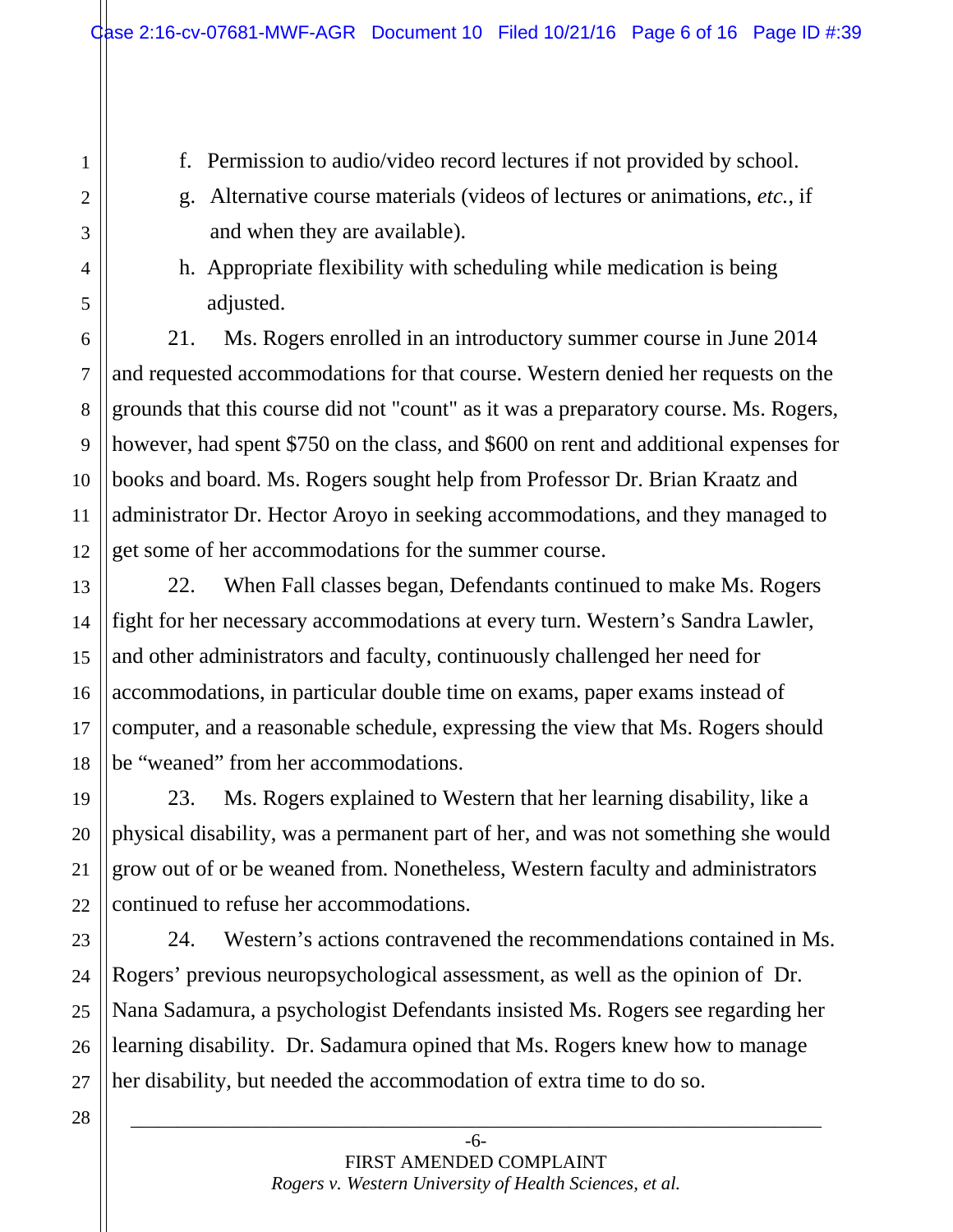25. In Spring 2015, Western continued to refuse to provide Ms. Rogers accommodations, even though they were readily available. For example, Western repeatedly failed to honor Ms. Rogers' request for an available class section that staggered its exams over two days, which would allow for her needed breaks. Instead Ms. Rogers was assigned to another class with full day exams.

26. Due to Defendants' failure to provide her accommodations, Ms. Rogers failed a class and was placed on academic probation. This caused her to lose the NHSC/HRSA room and board stipend, jeopardized the remaining scholarship, and forced her to borrow additional federal funds to make up the difference.

11 12 13 14 27. In early May 2015, Western denied Ms. Rogers a leave to visit her dying grandmother on the East Coast. Ms. Rogers squeezed in a rushed visit and returned to Western to take exams, exhausted. Following a fall that caused a concussion, Ms. Rogers took a medical leave of absence to recover.

28. As a result of Defendants' conduct, including its refusal to provide reasonable accommodations, Rogers failed a second class.

29. In or about June 2015, Western held a disciplinary committee meeting to discuss whether Ms. Rogers should remediate the two classes, repeat the entire year, or be dismissed. Without a faculty advisor present, and still suffering from concussion and grief, Ms. Rogers requested to remediate the two failed courses with proper accommodations, explaining that she had a strong academic record in all previous academic institutions where she had received reasonable accommodations. During this meeting, a faculty member acknowledged that no one could have "pulled off" the schedule given to Ms. Rogers. The meeting was audio recorded, but Defendants refused to give Ms. Rogers the recordings.

30. While Ms. Rogers awaited the decision from this disciplinary committee meeting, she received a second summons to a second disciplinary

28

1

2

3

4

5

6

7

8

9

10

15

16

17

18

19

20

21

22

23

24

25

26

27

-7- FIRST AMENDED COMPLAINT *Rogers v. Western University of Health Sciences, et al.*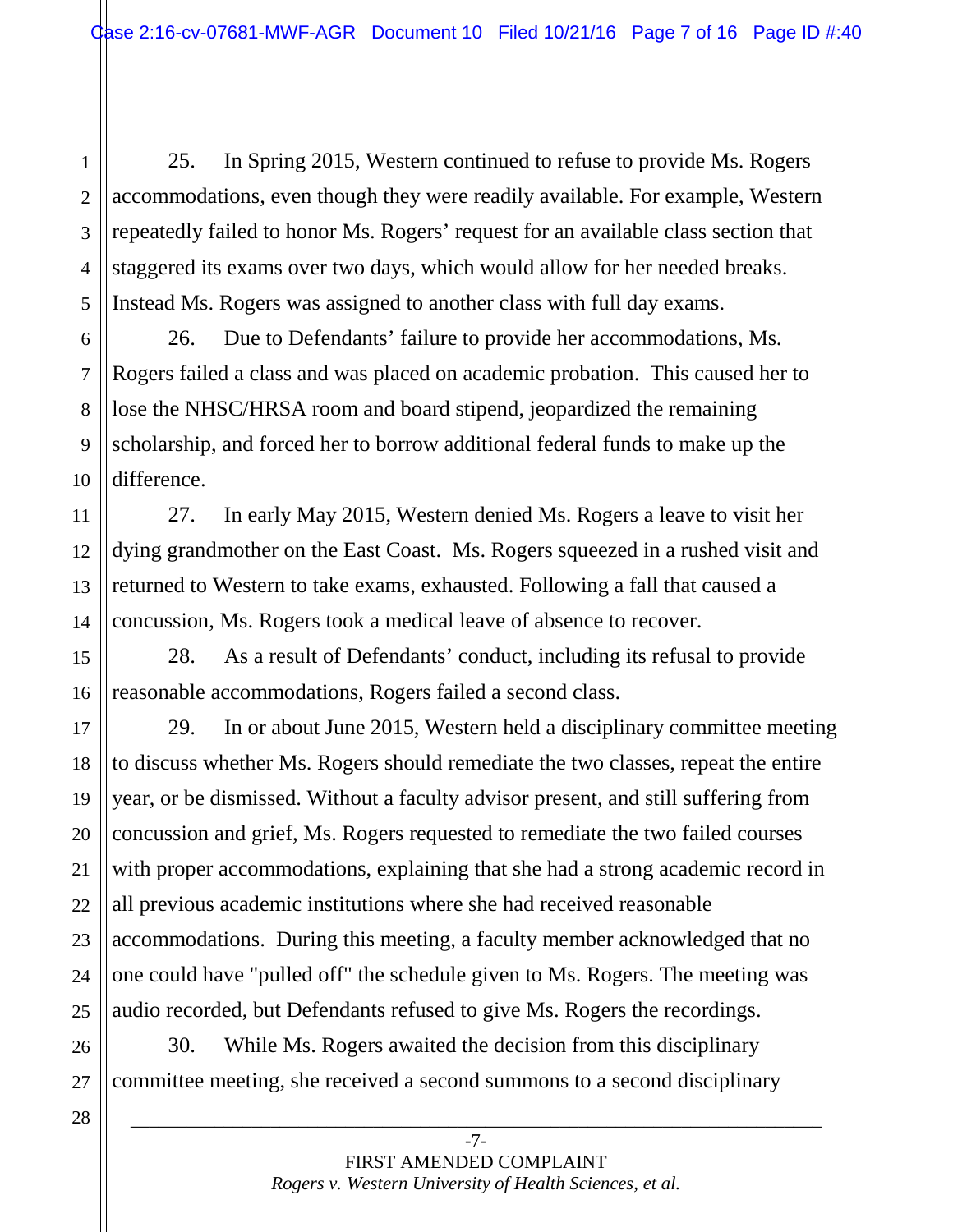1 2 3 4 committee meeting, citing allegedly "unprofessional" behavior. Ms. Rogers sought advice from faculty member Dr. Kraatz, who advised her that she should withdraw because of the hostility toward her, saying "it's a bad fit" and "I think you should go. They just don't like you."

5 6 7 8 31. Public record of the notes taken by Defendants at the second disciplinary meeting misrepresented the conversation between Ms. Rogers and Defendants. The discovery of these notes further contributed to Ms. Rogers' withdrawal from Western.

9 10 11 32. Ms. Rogers was extremely upset by the failure to provide reasonable accommodations, the denial of a bereavement leave, and the unjustified hostility expressed toward her.

33. Based on Western's actions and inaction, as noted herein, Ms. Rogers withdrew from Western on July 3, 2015, with the intent to transfer to another medical school. To date, and despite her best efforts, Ms. Rogers has been unable to enroll in another medical school due to her record and experience at Western.

# **FIRST CLAIM FOR RELIEF**

# **Americans with Disabilities Act, 42 U.S.C. § 12181** *et seq***.**

### **By Plaintiff Against All Defendants**

34. Plaintiff re-alleges and incorporates by reference all previous paragraphs.

35. Congress enacted the Americans with Disabilities Act upon finding, among other things, that "society has tended to isolate and segregate individuals with disabilities" and that such forms of discrimination continue to be a "serious and pervasive social problem."  $42 \text{ U.S.C. } $12101(a)(2)$ .

36. In response to these findings, Congress explicitly stated that the purpose of the ADA is to provide "a clear and comprehensive national mandate for the elimination of discrimination against individuals with disabilities" and "clear,

27 28

12

13

14

15

16

17

18

19

20

21

22

23

24

25

26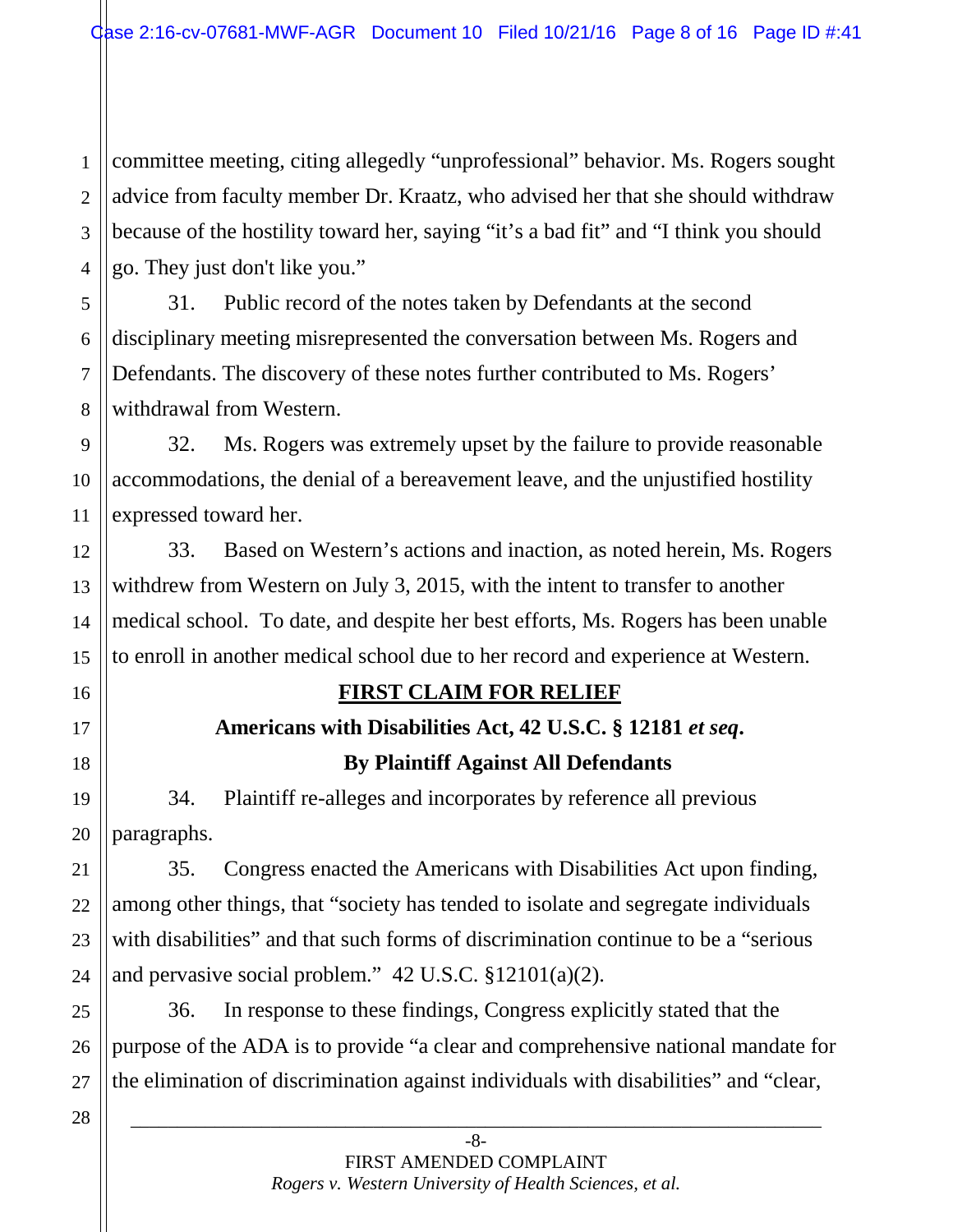1 2 strong, consistent, enforceable standards addressing discrimination against individuals with disabilities." 42 U.S.C. §12101(b)(1)-(2).

14 37. Title III of the ADA provides: "No individual shall be discriminated against on the basis of disability in the full and equal enjoyment of the goods, services, facilities, privileges, advantages, or accommodations of any place of public accommodation by any person who owns . . . or operates a place of public accommodation." 42 U.S.C. §12182(a). Specifically, a violation occurs when a public accommodation fails "*to make reasonable modifications* in policies, practices, or procedures, when such modifications are necessary to afford such goods, services, facilities, privileges, advantages, or accommodations to individuals with disabilities, unless the entity can demonstrate that making such modifications would fundamentally alter the nature of such goods, services, facilities, privileges, advantages or accommodations." 42 U.S.C. §12182(b)(2)(A)(ii).

38. At all relevant times, Defendant has been a "public accommodation" within the meaning of Title III of the ADA and offered educational services, programs, and activities.

39. At all relevant times, Plaintiff has been a qualified individual with a disability within the meaning of Title III of the ADA and met the essential eligibility requirements for the receipt of the aids, benefits, services, programs, and activities of Defendants at issue in this action.

40. Through the acts and omissions of Defendant and its agents and employees described herein, Defendant, with intent, deliberate indifference, and/or reckless disregard, subjected Plaintiff to discrimination on the basis of the disability in violation of Title III of the ADA and its implementing regulations, by failing to provide reasonable accommodations to Plaintiff.

27 28

3

4

5

6

7

8

9

10

11

12

13

15

16

17

18

19

20

21

22

23

24

25

26

41. Plaintiff is informed, believes, and based thereon alleges that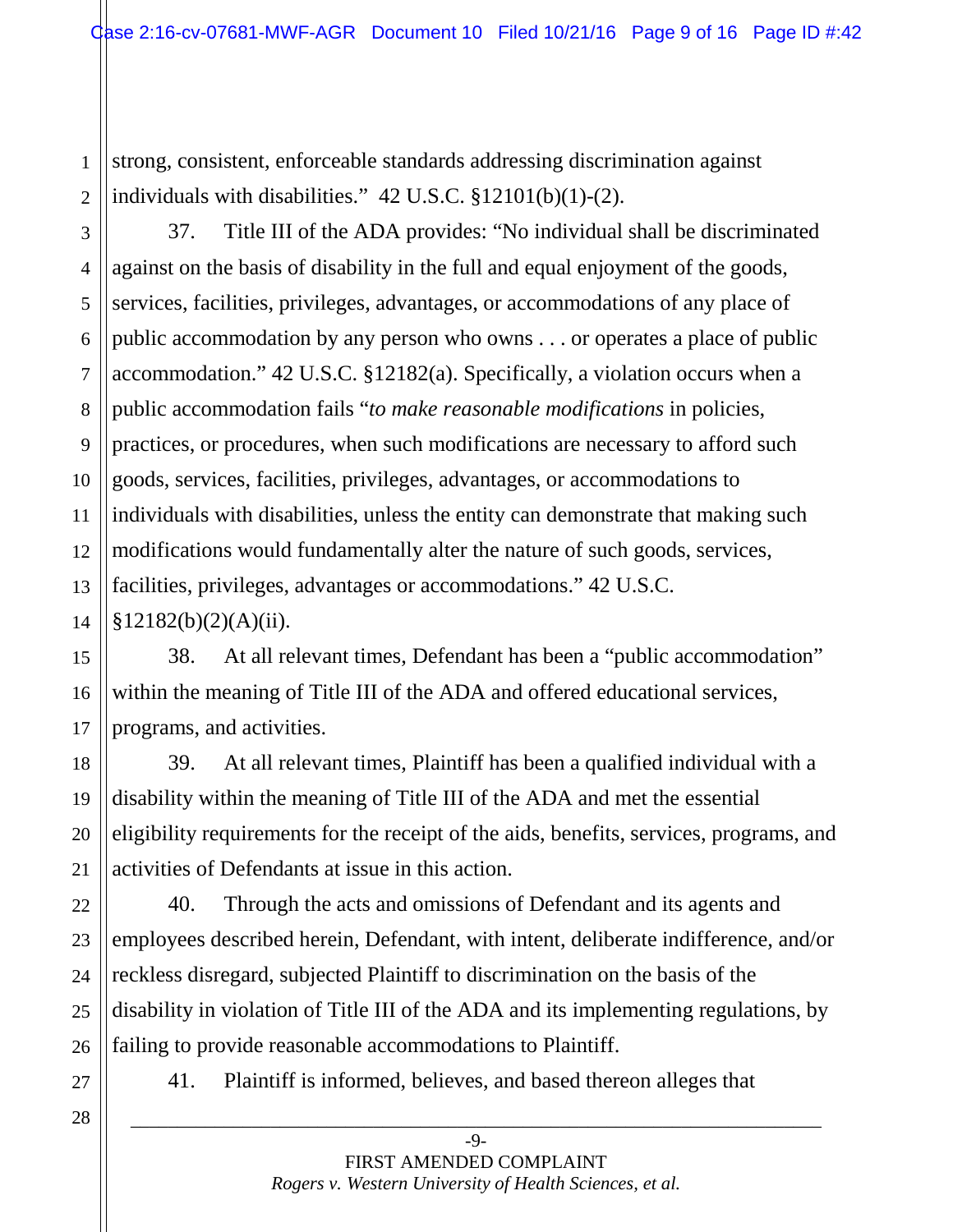1 2 3 Defendant could have reasonably provided all aids, benefits, services, programs, and activities in an accessible manner and on an equal basis to Plaintiff, to allow her a full, meaningful, and substantially equal opportunity to participate.

42. As a direct and proximate result of the aforementioned acts, Plaintiff has suffered humiliation, hardship, anxiety, indignity, and other significant mental and emotional anguish; sacrificed her remaining three years of scholarship for medical school; has likely lost her opportunity to become a doctor; and must repay the scholarship funds used at Defendant Western's institution.

43. Pursuant to 42 U.S.C. §§ 12181 et seq., Plaintiff is entitled to declaratory and injunctive relief, and reasonable attorneys' fees and costs incurred in bringing this action.

### **SECOND CLAIM FOR RELIEF**

# **Section 504 of the Rehabilitation Act, 29 U.S.C. § 794 By Plaintiff Against All Defendants**

44. Plaintiff re-alleges and incorporates by reference all previous paragraphs.

45. Section 504 of the Rehabilitation Act ("Section 504") provides in pertinent part: "[N]o otherwise qualified individual with a disability . . . shall, solely by reason of his or her disability, be excluded from the participation in, be denied the benefits of, or be subjected to discrimination under any program or activity receiving federal financial assistance. . . ." 29 U.S.C. § 794.

46. At all relevant times, Plaintiff has been a qualified individual with disabilities within the meaning of Section 504 and met the essential eligibility requirements for the receipt of the aids, benefits, services, programs, and activities of Western University. At all times relevant to this action, Defendants were recipients of federal financial assistance within the meaning of Section 504.

47. Through their acts and omissions described herein, Defendants

27 28

4

5

6

7

8

9

10

11

12

13

14

15

16

17

18

19

20

21

22

23

24

25

26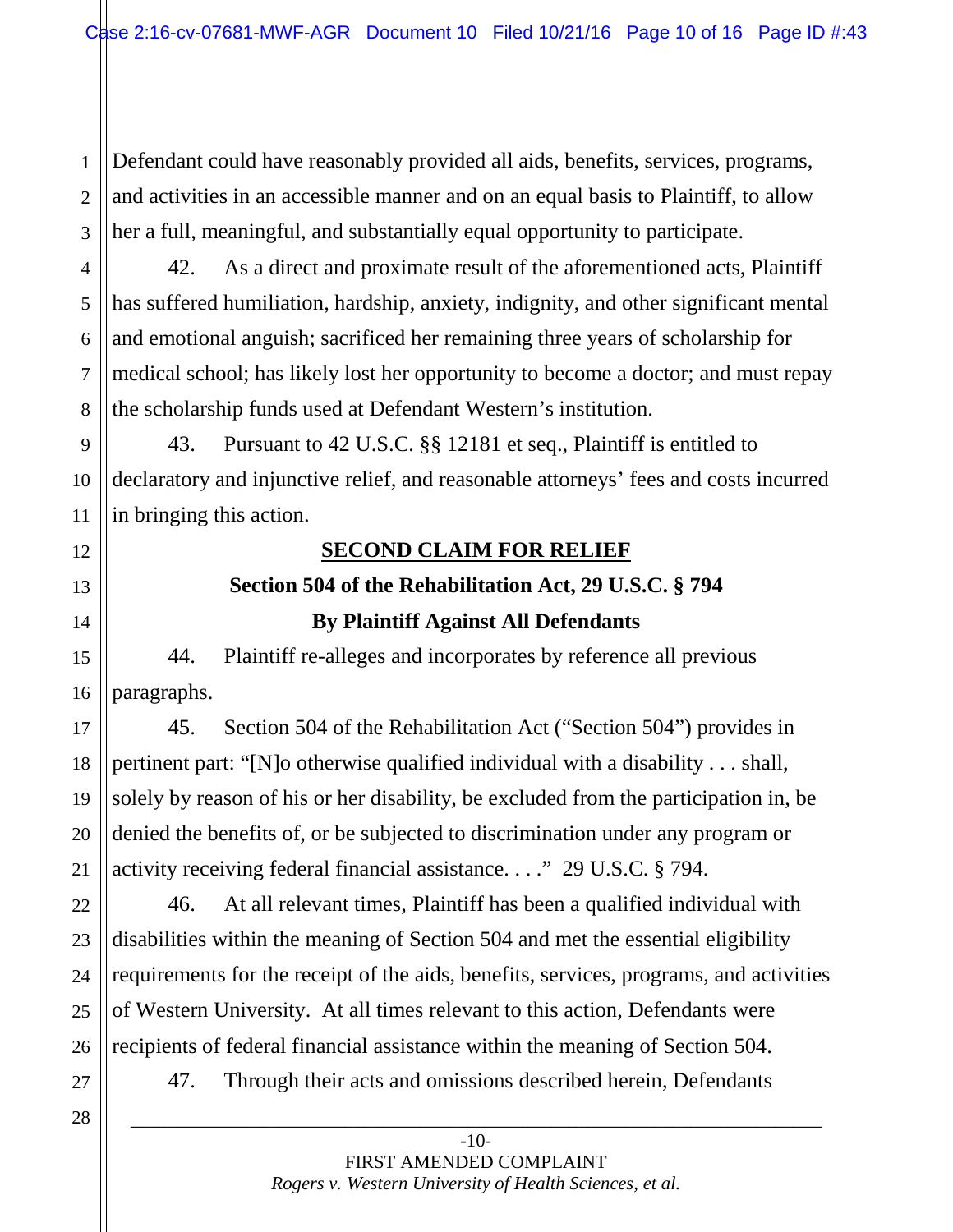1 2 3 4 5 6 violated Section 504 and its implementing regulations, including the following: "A recipient to which this subpart applies shall take such steps as are necessary to ensure that no handicapped student is denied the benefits of, excluded from participation in, or otherwise subjected to discrimination because of the absence of educational auxiliary aids for students with impaired sensory, manual, or speaking skills." 34 C.F.R. § 104.44(d)

48. Plaintiff is informed, believes, and based thereon alleges that Defendant committed the acts and omissions alleged herein with intent, deliberate indifference, and/or reckless disregard of Plaintiff's rights.

7

8

9

11

12

14

15

16

17

18

19

20

10 13 49. As a direct and proximate result of the aforementioned acts, Plaintiff has suffered humiliation, hardship, anxiety, indignity, and significant mental and emotional anguish; sacrificed her remaining three years of scholarship for medical school; and must repay the scholarship funds used at Defendant's institution.

50. Pursuant to 29 U.S.C. § 794(a), Plaintiff is entitled to her reasonable attorneys' fees and costs incurred in bringing this action.

# **THIRD CLAIM FOR RELIEF**

# **Unruh Civil Rights Act, Cal. Civ. Code §51 et seq. By Plaintiff Against All Defendants**

51. Plaintiff re-alleges and incorporates by reference all previous paragraphs.

| 21 | 52. | California's Unruh Civil Rights Act provides:                   |
|----|-----|-----------------------------------------------------------------|
| 22 |     | All persons within the jurisdiction of this state are free and  |
| 23 |     | equal, and no matter what theirdisabilityare entitled to the    |
| 24 |     | full and equal accommodations, advantages, facilities,          |
| 25 |     | privileges, or services in all business establishments of every |
| 26 |     | kind whatsoever. Cal.Civ.Code §51.                              |
| 27 | 53. | Western is a "business establishment" within the meaning of the |
| 28 |     |                                                                 |

-11- FIRST AMENDED COMPLAINT *Rogers v. Western University of Health Sciences, et al.*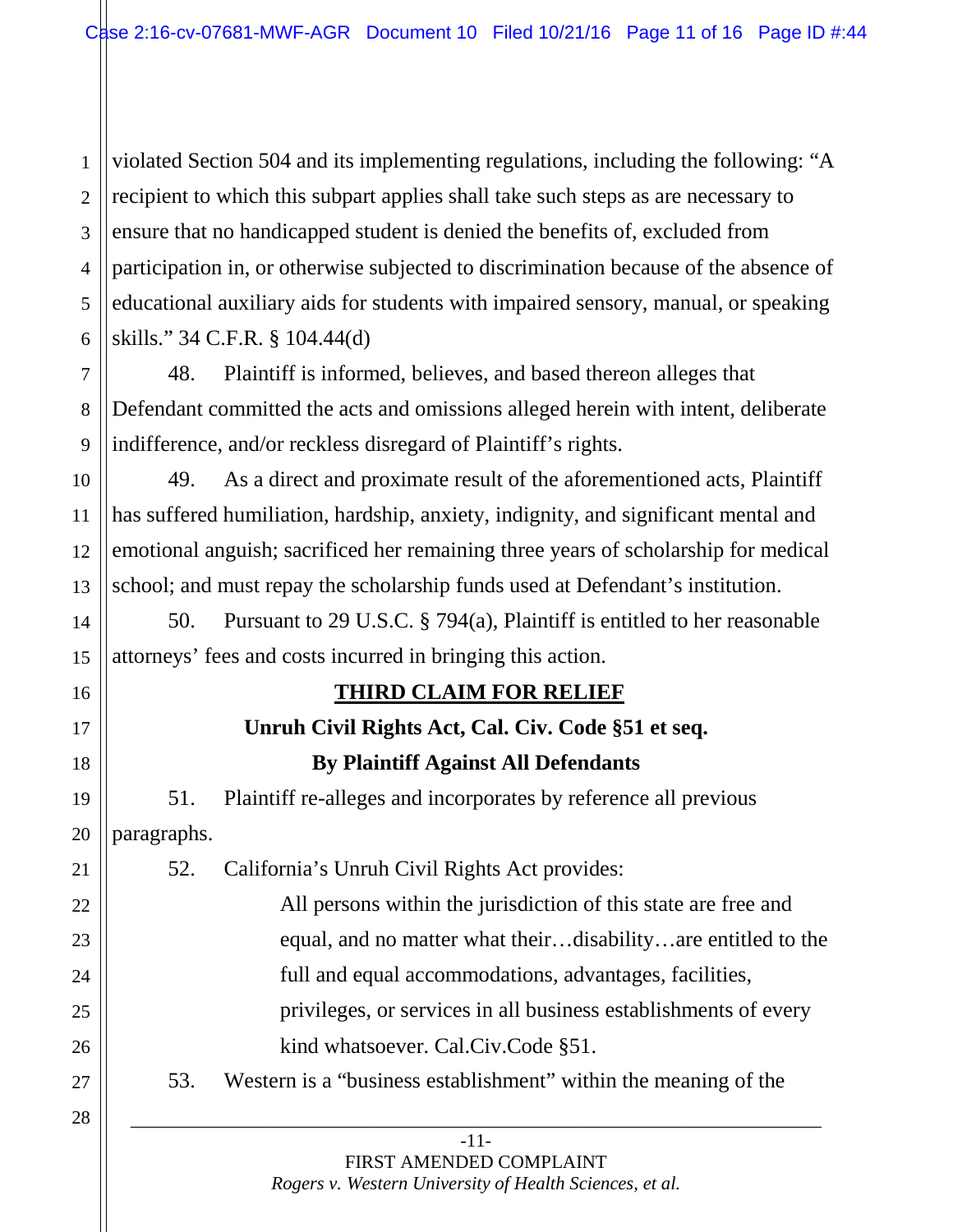1 2 Unruh Civil Rights Act, obligated to provide full and equal accommodations, advantages, facilities, privileges and services to Plaintiff.

54. As an individual with a learning disability, Plaintiff is in the class of persons protected by the Unruh Civil Rights Act. Cal.Civ.Code §51(e)(1).

55. Defendants' failure to provide reasonable accommodations to Plaintiff in its educational programs and services is a violation of this statute.

56. Moreover, a violation of the ADA is a violation of this statute. Cal.Civ.Code §51(f).

57. Defendants are liable for each and every denial of reasonable accommodation for the actual damages, and any amount that may be determined by a jury, up to a maximum of three times the amount of actual damages but in no case less than \$4,000, and any attorneys' fees that may be determined by the court in addition thereto. Cal. Civ. Code § 52.

# **FOURTH CLAIM FOR RELIEF**

# **Unfair Competition Act, Cal. Bus & Prof Code § 17200 et. seq. By Plaintiff Against All Defendants**

58. Plaintiff re-alleges and incorporates by reference all previous paragraphs.

59. The Unfair Competition Act provides: "Any person who engages, has engaged, or proposes to engage in unfair competition may be enjoined in any court of competent jurisdiction. The court may make such orders or judgments...as may be necessary to prevent the use or employment by any person of any practice which constitutes unfair competition, as defined in this chapter, or as may be necessary to restore to any person in interest any money or property, real or personal, which may have been acquired by means of such unfair competition." Cal. Bus & Prof Code §17203.

> -12- FIRST AMENDED COMPLAINT *Rogers v. Western University of Health Sciences, et al.*

\_\_\_\_\_\_\_\_\_\_\_\_\_\_\_\_\_\_\_\_\_\_\_\_\_\_\_\_\_\_\_\_\_\_\_\_\_\_\_\_\_\_\_\_\_\_\_\_\_\_\_\_\_\_\_\_\_\_\_\_\_\_\_\_\_\_\_\_\_\_\_\_\_\_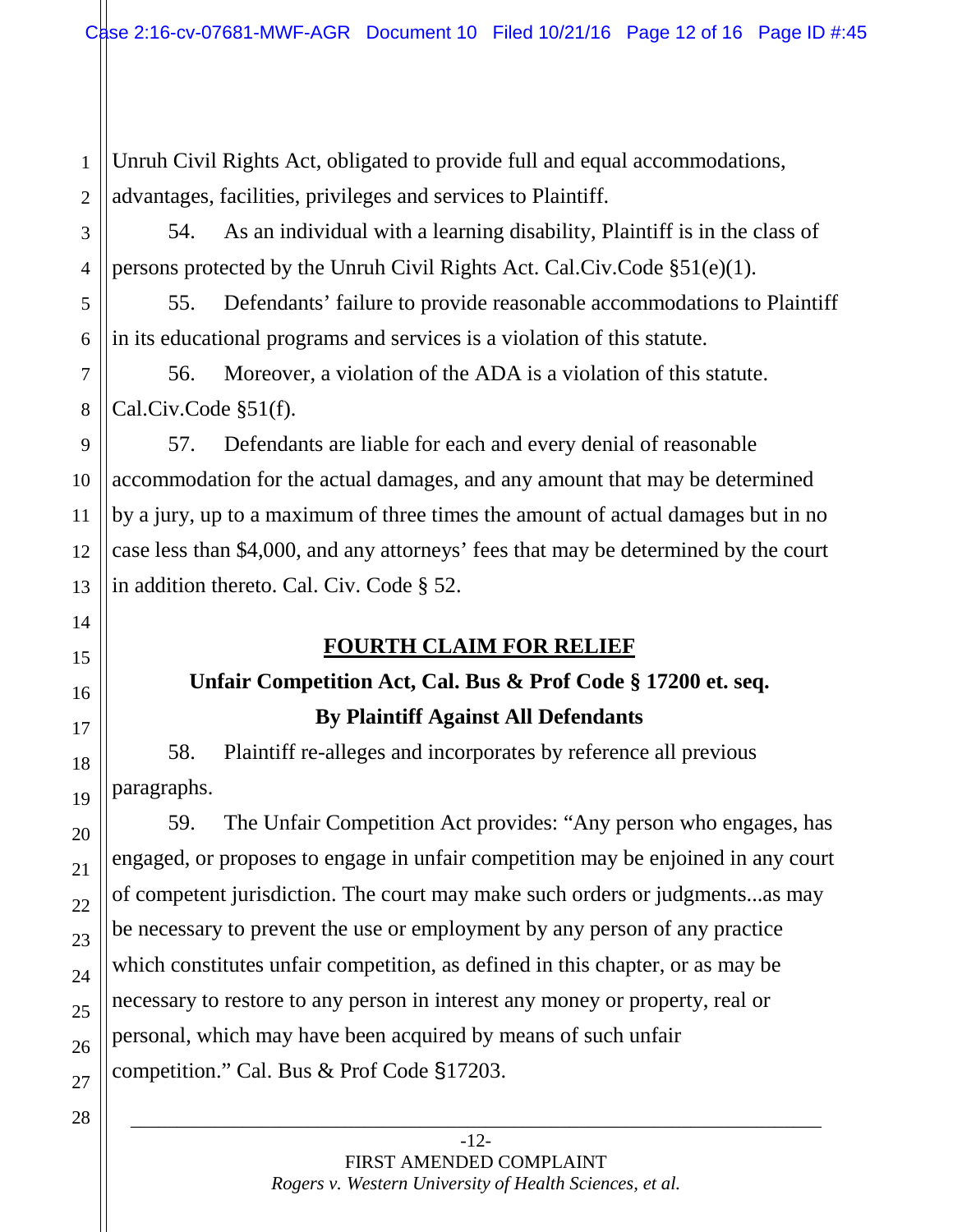1 2 60. A violation of a statute is grounds for a claim under the "unlawful" prong of the UCA.

61. By engaging in the conduct described above, in violation of federal and state statutes, Defendant Western has violated the Unfair Competition Act.

62. Plaintiff is informed, believes, and based thereon alleges that the unlawful and unfair business practices conducted by Defendant are ongoing policies and practices, such that they present a threat and likelihood of continuing discrimination against Plaintiff and other students with disabilities.

63. Plaintiff seeks declaratory and injunctive relief, and restitution, as permitted under the Act.

64. Pursuant to California Code of Civil Procedure § 1021.5, Plaintiff is entitled to recover from Defendant reasonable attorneys' fees and costs incurred in bringing this action.

## **FIFTH CLAIM FOR RELIEF**

### **Negligence and Negligence Per Se**

### **By Plaintiff Against All Defendants**

65. Plaintiff re-alleges and incorporates by reference all previous paragraphs.

66. At all relevant times, Defendants owed a duty of due care to Plaintiff to provide her with an equal educational opportunity as non-disabled students enrolled in its program, including providing reasonable accommodations so that she had equal opportunity to learn the curriculum and pass her courses.

67. At all relevant times, individual DOE Defendants, faculty and administrators at Western, owed Plaintiff a duty of care to follow laws that require them to provide reasonable accommodations to a person with a disability to have equal access to their programs.

68. All Defendants breached their duty of due care to Plaintiff by failing to

-13- FIRST AMENDED COMPLAINT *Rogers v. Western University of Health Sciences, et al.*

\_\_\_\_\_\_\_\_\_\_\_\_\_\_\_\_\_\_\_\_\_\_\_\_\_\_\_\_\_\_\_\_\_\_\_\_\_\_\_\_\_\_\_\_\_\_\_\_\_\_\_\_\_\_\_\_\_\_\_\_\_\_\_\_\_\_\_\_\_\_\_\_\_\_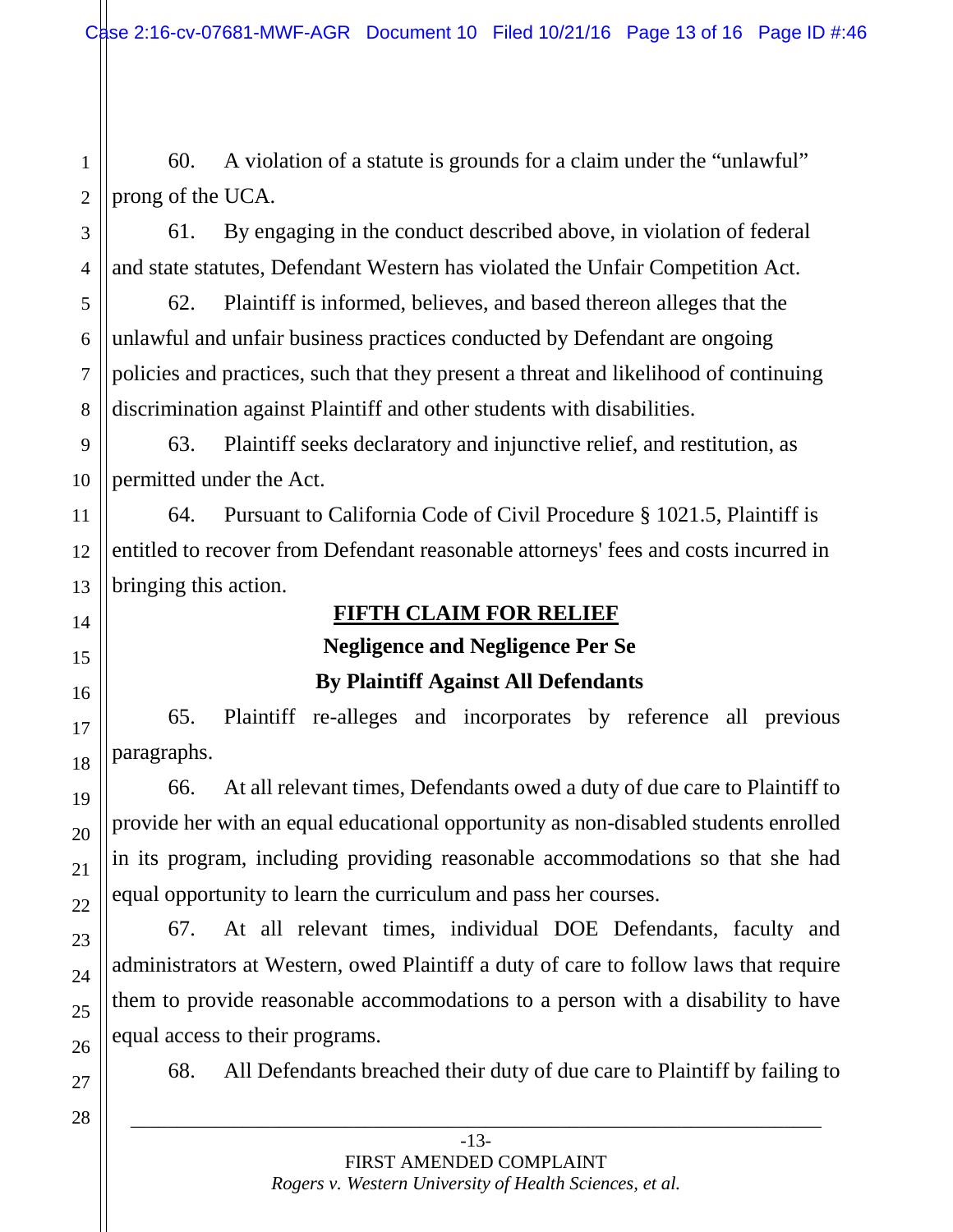1 2 provide reasonable accommodations that had been timely requested and were readily available, which caused her to fail two classes, to lose her opportunity to become a doctor, causing extreme emotional distress.

69. Defendants' breach of duty proximately caused, and was a substantial factor in causing, financial and emotional harm to Plaintiff. Such damages were reasonably foreseeable to Defendants.

70. By virtue of Defendants' acts and omissions as alleged herein, Plaintiff is entitled to an award of compensatory and punitive damages, in an amount according to proof.

# **SIXTH CLAIM FOR RELIEF**

# **Intentional Infliction of Emotional Distress By Plaintiff Against All Defendants**

71. Plaintiff re-alleges and incorporates by reference all previous paragraphs.

72. Defendant Western and its employees' repeated, hostile refusals and obstructions to provide Plaintiff with reasonable accommodations in a learning environment were outrageous.

73. Defendants' actions were made with reckless disregard for the probability that Plaintiff Rogers would suffer severe emotional distress.

74. Plaintiff Rogers suffered severe emotional distress as a result of Defendants' repeated refusals to provide reasonable accommodations, and their hostile and dismissive attitude toward her learning disability.

75. Defendants knew or should have known that their actions were causing Ms. Rogers extreme stress and duress.

76. Defendants' conduct was a substantial factor in Plaintiff's emotional distress.

> -14- FIRST AMENDED COMPLAINT *Rogers v. Western University of Health Sciences, et al.*

\_\_\_\_\_\_\_\_\_\_\_\_\_\_\_\_\_\_\_\_\_\_\_\_\_\_\_\_\_\_\_\_\_\_\_\_\_\_\_\_\_\_\_\_\_\_\_\_\_\_\_\_\_\_\_\_\_\_\_\_\_\_\_\_\_\_\_\_\_\_\_\_\_\_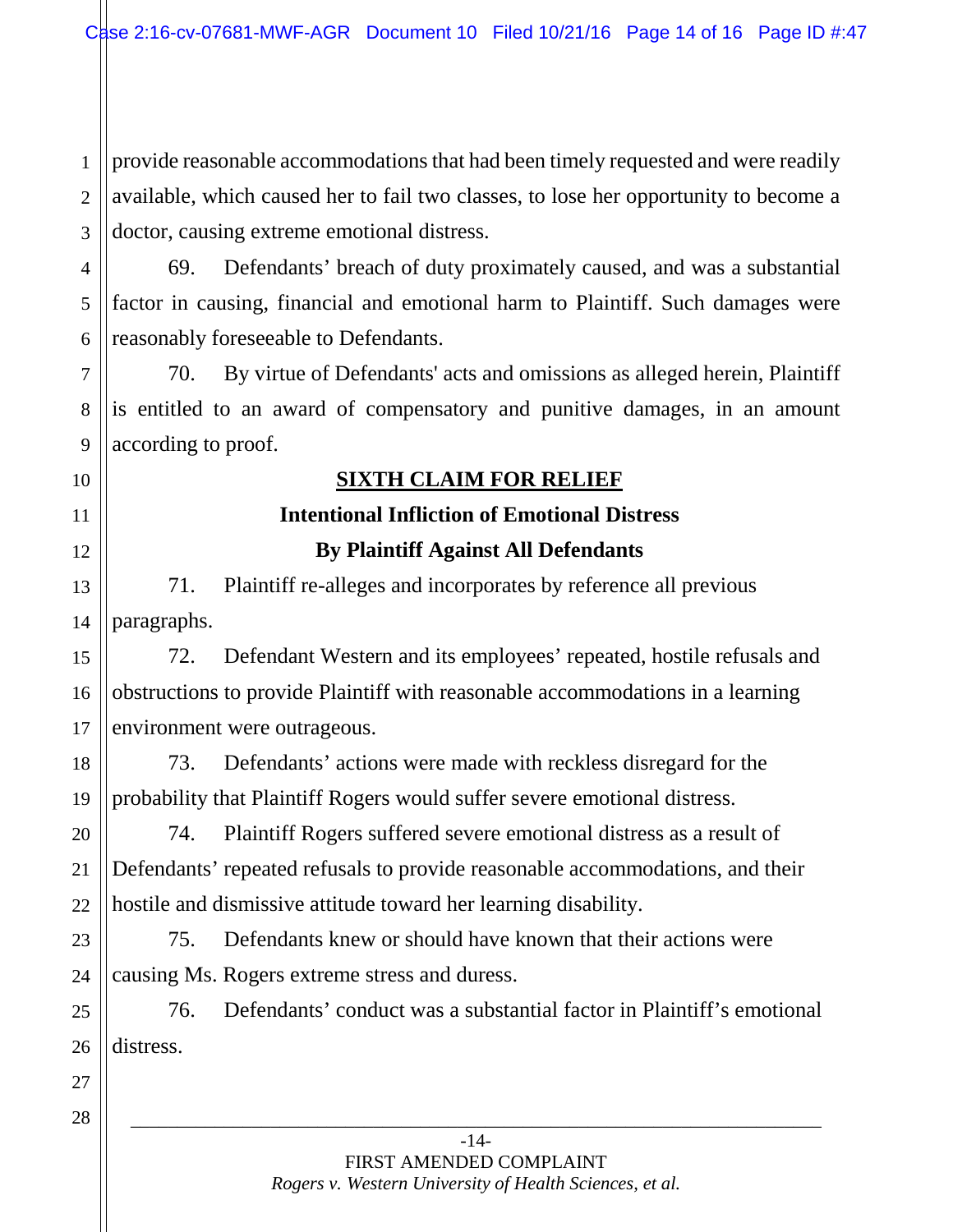|                |                                                                      |                                              |  |  | Case 2:16-cv-07681-MWF-AGR Document 10 Filed 10/21/16 Page 15 of 16 Page ID #:48 |  |  |  |
|----------------|----------------------------------------------------------------------|----------------------------------------------|--|--|----------------------------------------------------------------------------------|--|--|--|
|                |                                                                      |                                              |  |  |                                                                                  |  |  |  |
|                |                                                                      |                                              |  |  |                                                                                  |  |  |  |
| 1              |                                                                      | <b>PRAYER FOR RELIEF</b>                     |  |  |                                                                                  |  |  |  |
| $\overline{2}$ | Wherefore, Plaintiff prays for relief as follows:                    |                                              |  |  |                                                                                  |  |  |  |
| 3              | For statutory and compensatory damages as permitted by law and<br>1. |                                              |  |  |                                                                                  |  |  |  |
| $\overline{4}$ | according to proof at trial;                                         |                                              |  |  |                                                                                  |  |  |  |
| 5              | Punitive damages according to proof;<br>2.                           |                                              |  |  |                                                                                  |  |  |  |
| 6              | 3.                                                                   | Preliminary and permanent injunctive relief; |  |  |                                                                                  |  |  |  |
| 7              | 4.                                                                   |                                              |  |  | Attorneys' fees and costs of suit as permitted by 42 U.S.C. § 12133,             |  |  |  |
| 8              | 29 U.S.C. § 794(a), Calif. Code of Civil Procedure § 1021.5; and     |                                              |  |  |                                                                                  |  |  |  |
| 9              | 5.<br>Such other relief as the Court finds just and proper.          |                                              |  |  |                                                                                  |  |  |  |
| 10             |                                                                      | Dated: October 21, 2016                      |  |  | <b>KNAUF ASSOCIATES</b>                                                          |  |  |  |
| 11             |                                                                      |                                              |  |  |                                                                                  |  |  |  |
| 12             |                                                                      |                                              |  |  | /s/ Christopher H. Knauf                                                         |  |  |  |
| 13             |                                                                      |                                              |  |  | By: Christopher H. Knauf                                                         |  |  |  |
| 14<br>15       |                                                                      |                                              |  |  | <b>Attorneys for Plaintiff</b>                                                   |  |  |  |
| 16             |                                                                      |                                              |  |  |                                                                                  |  |  |  |
| 17             |                                                                      |                                              |  |  |                                                                                  |  |  |  |
| 18             |                                                                      |                                              |  |  |                                                                                  |  |  |  |
| 19             |                                                                      |                                              |  |  |                                                                                  |  |  |  |
| 20             |                                                                      |                                              |  |  |                                                                                  |  |  |  |
| 21             |                                                                      |                                              |  |  |                                                                                  |  |  |  |
| 22             |                                                                      |                                              |  |  |                                                                                  |  |  |  |
| 23             |                                                                      |                                              |  |  |                                                                                  |  |  |  |
| 24             |                                                                      |                                              |  |  |                                                                                  |  |  |  |
| 25             |                                                                      |                                              |  |  |                                                                                  |  |  |  |
| 26             |                                                                      |                                              |  |  |                                                                                  |  |  |  |
| 27             |                                                                      |                                              |  |  |                                                                                  |  |  |  |
| 28             |                                                                      |                                              |  |  |                                                                                  |  |  |  |
|                |                                                                      | $-15-$<br>FIRST AMENDED COMPLAINT            |  |  |                                                                                  |  |  |  |
|                | Rogers v. Western University of Health Sciences, et al.              |                                              |  |  |                                                                                  |  |  |  |